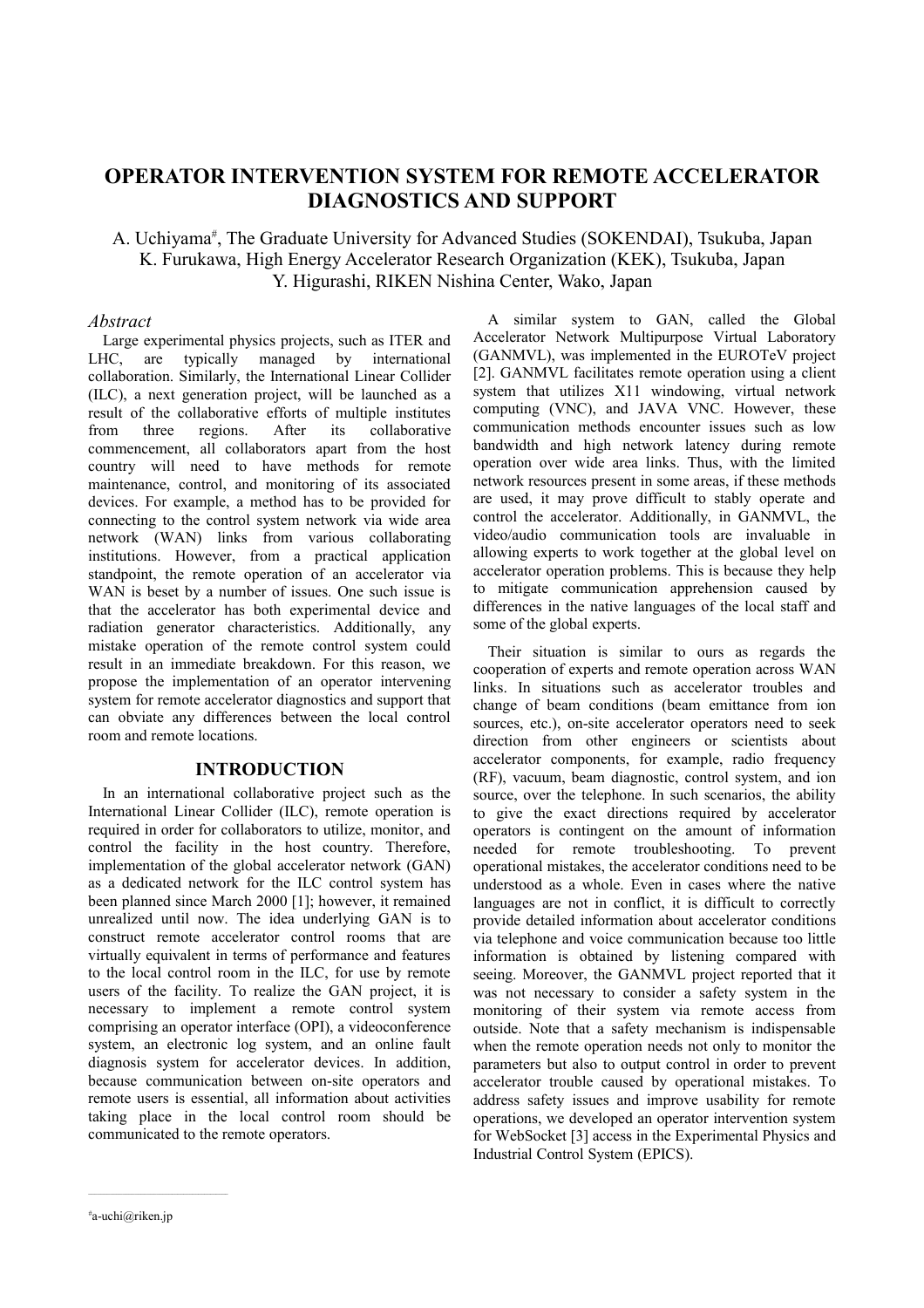### **WEBSOCKET-BASED OPI**

 WebSocket was originally designed to be implemented as part of HTML5 and was standardized as RFC6455 by the IETF in 2011 [3]. WebSocket realizes a reasonable interactive response using bidirectional communication and thereby overcome the disadvantage that could not be eliminated using traditional asynchronous JavaScript and XML (Ajax) web applications. Furthermore, since periodic polling is not necessary like Ajax, it becomes possible to reduce network traffic. Major web browsers such as Firefox, Chrome, Safari, and Internet Explorer can be used as cross-platform environments with the implementation of a WebSocket-based OPI (see Fig. 1). This allows the user to access the OPI from both a PCbased web browser and other devices such as Android and Apple smartphones and tablets. A prototype WebSocketbased OPI was constructed for the message and database oriented control architecture (MADOCA) developed at Spring-8 [4]. We also developed a WebSocket-based OPI for EPICS [5]. After satisfying the conditions for interactive access to EPICS, we implemented a WebSocket server, which connects to the EPICS IOC via Channel Access (CA), as a web-based OPI. The WebSocket server gets/puts the values as process variables (PVs) from the EPICS IOC by calling the CA API. Therefore, if security is not taken into consideration, it is technically possible to access and control the system using the WebSocket connections from outside the accelerator control network, such as from the Internet.

| $\bullet\bullet\bullet\circ$ au $\mathrel{\mathfrak{S}}$ $\overline{\text{VPN}}$ | 0:00<br>$2172.27 = 7$        |                     | $@.40\%$ $\rightarrow$ $40\%$ |  |  |  |  |
|----------------------------------------------------------------------------------|------------------------------|---------------------|-------------------------------|--|--|--|--|
| <b>RF No.1</b>                                                                   | <b>DAC</b>                   | PF [W]              | PR [W]                        |  |  |  |  |
| <b>DOWN</b><br>UP                                                                | 0.0000                       | $-0.0148$ $-0.0848$ |                               |  |  |  |  |
| LV OFF                                                                           | HV OFF<br><b>OPE REQUEST</b> |                     |                               |  |  |  |  |
| <b>BIAS PS</b>                                                                   | <b>DAC</b>                   | <b>Voltage</b><br>M | <b>Current</b><br>[A]         |  |  |  |  |
| <b>DOWN</b><br>UP                                                                | 0.0000                       | $-0.6494$           | 0.0112                        |  |  |  |  |
|                                                                                  |                              |                     |                               |  |  |  |  |

Figure. 1: Screen shot of WebSocket-based 4). OPI on Apple iPhone4s

### **OPERATOR INTERVENTION SYSTEM**

## *System Concept*

 The purpose of the operator intervention system is to ensure safe remote output control of EPICS via the WebSocket server. To simply monitor the status of the accelerator parameters using the WebSocket-based OPI, permission from the on-site operator is not necessary as long as authentication has been accomplished with an SSL connection. The WebSocket-based client system is designed so that output control via remote operation always requires the permission of an on-site accelerator operator who can intervene at any time. The main part of the operator intervention system consists of a PV gateway provided by the EPICS collaboration [6], a MySQL database, and Ajax web applications. Unlike in the OPI, real-time interactive response is not required for sending output control permission and to view access logs in the operator intervention system. Consequently, in consideration of the difficulty of system development, we utilized a LAMP (Linux, Apache, MySQL, PHP) environment for the operator intervention system without using WebSocket.

The on-site accelerator operator first gives permission to every output of the PVs corresponding to the hardware devices of EPICS. If the PVs have not been granted permission, then the operator intervention system always rejects the output command in the CA protocol layer. In addition, the on-site operator can decide on upper and lower limits for remote control operations before sending the permission command.

#### *System Policy*

 The operator intervention system can control the availability of remote operations by sending system flag values to the MySQL database. The access control mechanism for the CA protocol is utilized by the access control security system of the PV gateway. Specifically, a daemon polls the database and updates the security access file (GATEWAY.pvlist) with information corresponding to the flag values dynamically. A flowchart illustrating the operation of the system for remote connections is depicted in Fig. 2. First, remote users send EPICS PVs requests to the operator intervention system for control of the outputs, such as caput command, via WebSocket (Flag 0). The on-site operator then ascertains whether the requested PVs are available for control (Flag 1). If control is possible, a command to accept is sent by the on-site operator (Flag 2); otherwise, a refuse command is sent (Flag 3). The on-site operator can terminate the remote operation at any time, for example, if problems with the accelerator arise (Flag 3). A process that manages the time duration of the remote operation sends a timeout command after a certain period of time has elapsed (Flag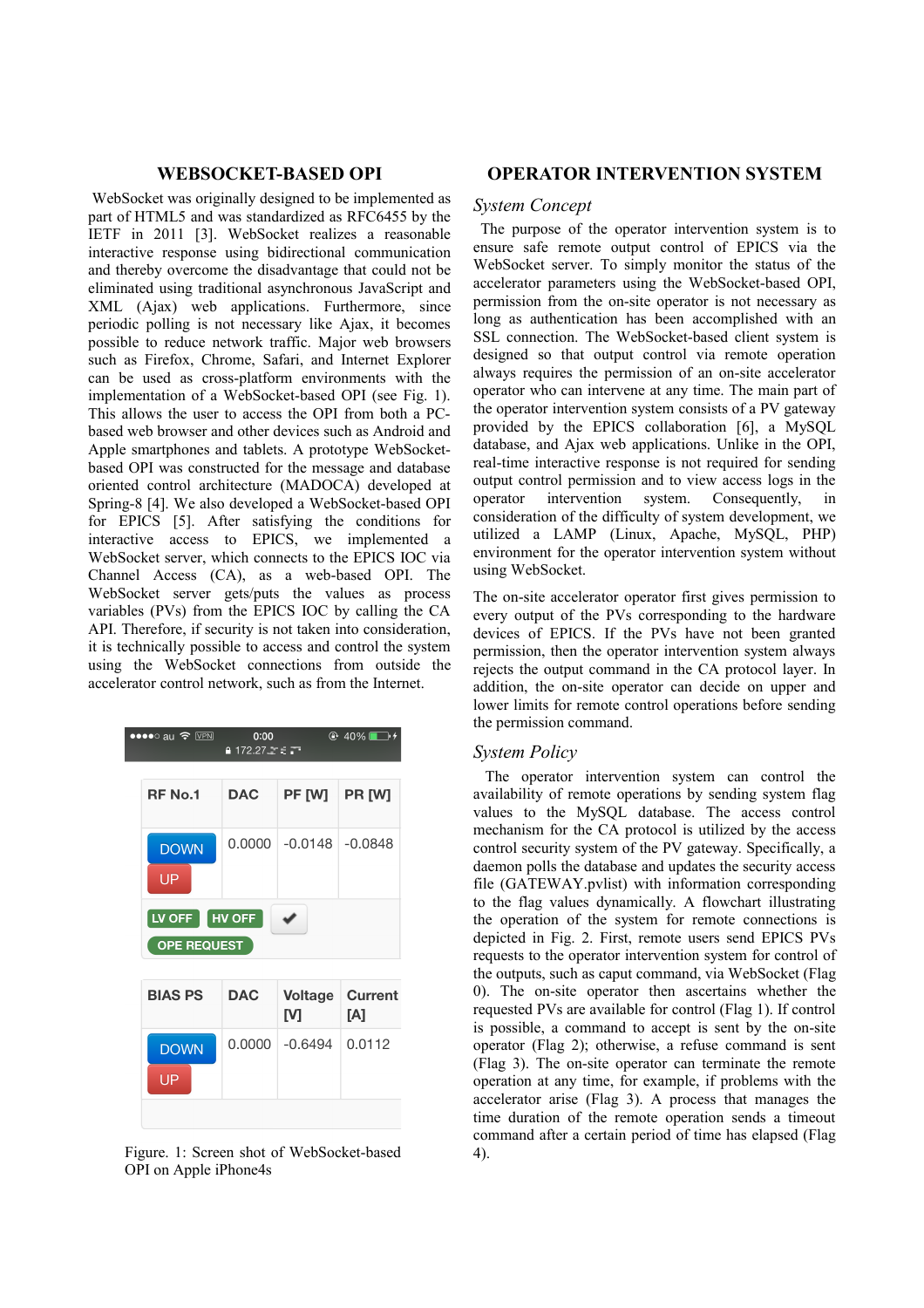

Figure 2: Flowchart illustrating the opration of the system for remote.

# *Required Services*

The operator intervention system comprises important services running on several distributed hosts. A chart of the system is depicted in Fig. 3. The MySQL service is necessary to store the flag value via an internal network. The Apache web server and NFS run on an application server. NFS is used to share the log files among the WebSocket server, the Apache web server, and the PV gateway via the internal network, as well as the MySQL service. WebSocket server programs, developed using Node.js [7], run on another host that connects to the MySQL database and the EPICS IOCs via the PV gateway.



Figure 3: System chart showing the operator intervention system, EPICS IOCs, and the WebSocket server.

### *Virtualization Technology*

The access control security system does not comprehensively cover access from the Internet because EPICS is not able to completely prevent impersonation. Generally, a defense-in-depth network system, which has a multi-layer network structure, is one of the most useful methods for improvement of network security. In our system, we implemented a multi-layer network structure consisting of servers running in a virtual environment on one physical server. In the system, network attacks and unlawful access are thwarted by using virtual machines to prevent access from the physical network (see Fig. 4). We implemented the virtual environment using VMware vSphere Hypervisor 5, which can be used free of cost. The specifications for the physical server are shown in Table 1. We used CentOS 5.9 as the operating system for the virtual machines.

Table 1: Specification for the physical server used in the virtualization environment.

| <b>CPU</b>      | Intel Core $i7-3770$     |  |  |  |  |
|-----------------|--------------------------|--|--|--|--|
|                 | (4 cores, 8 threads)     |  |  |  |  |
| Memory          | 16 GB                    |  |  |  |  |
| <b>Storage</b>  | <b>SATA</b>              |  |  |  |  |
| <b>Ethernet</b> | Dual network connections |  |  |  |  |



VMware virtualized environment

### *Customized PV Gateway*

In general, EPICS utilizes DRVH/DRVL fields to set the upper and lower limits of analog output (ao) records [8]. In this case, however, utilizing the DRVF/DRVL fields of the EPICS IOCs to control the system network is not wise because it may cause problems, such as lack of parameter resetting, in normal operation with remote users. As a result, we implemented the function by modifying the source code of the PV gateway. Consequently, our customized PV gateway has a GATEWAY.limit file to set the upper and lower limits as well as GATEWAY.pvlist and GATEWAY.access files for access control.